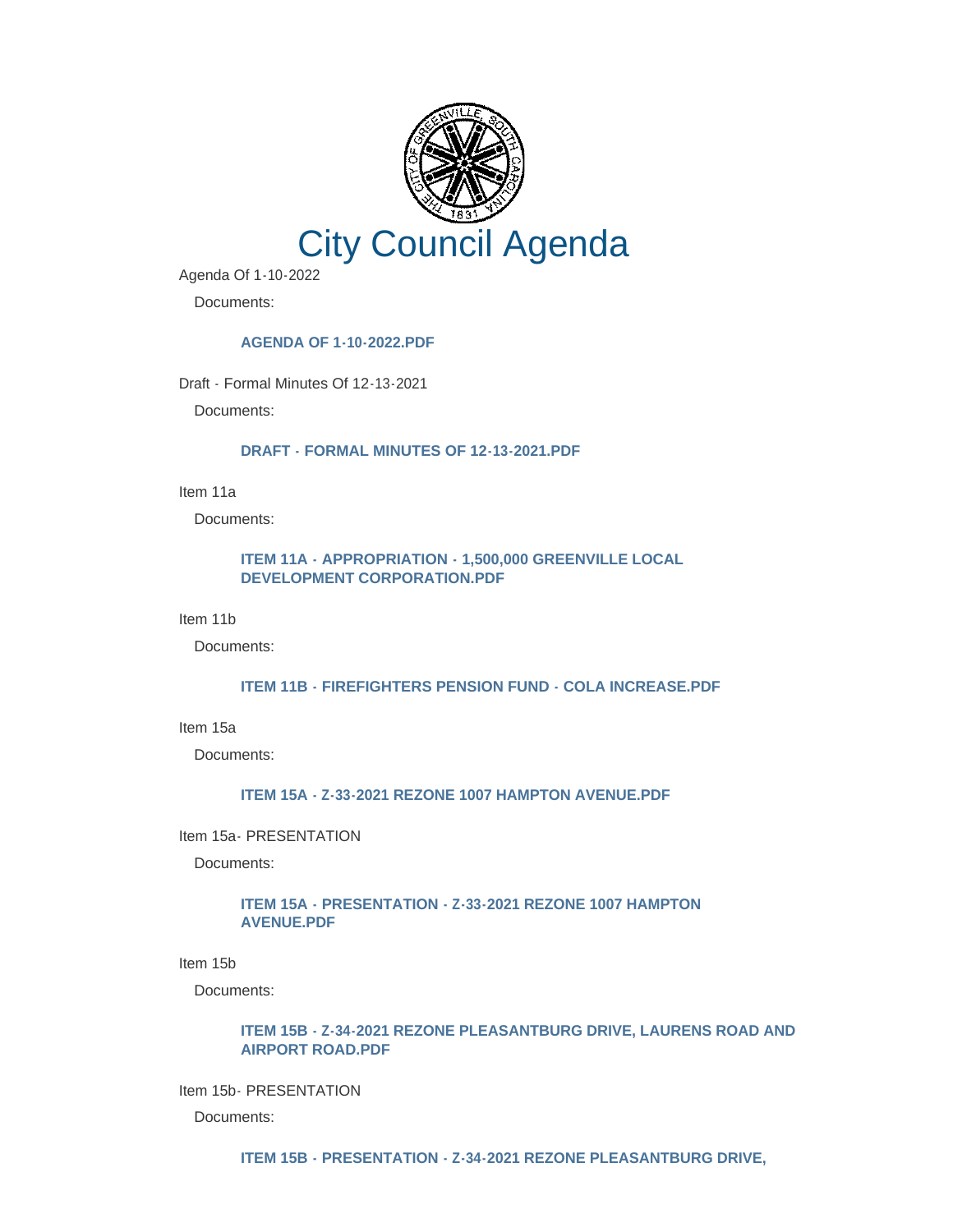#### **LAURENS ROAD AND AIRPORT ROAD.PDF**

Item 15c

Documents:

## **[ITEM 15C - SCTAC - 2021 BUDGET AND 2020 AUDITOR REPORT.PDF](http://www.greenvillesc.gov/AgendaCenter/ViewFile/Item/9130?fileID=48229)**

Item 16a

Documents:

### **[ITEM 16A - AMENDMENT OF MULTI-COUNTY BUSINESS PARK](http://www.greenvillesc.gov/AgendaCenter/ViewFile/Item/9131?fileID=48230)  DESIGNATION - UNITED COMMUNITY BANK.PDF**

Item 16a- PRESENTATION

Documents:

## **[ITEM 16A - PRESENTATION - AMENDMENT OF MULTI-COUNTY BUSINESS](http://www.greenvillesc.gov/AgendaCenter/ViewFile/Item/9132?fileID=48231)  PARK DESIGNATION - UNITED COMMUNITY BANK.PDF**

Item 16b

Documents:

# **[ITEM 16B - CLOSURE - PORTION OF RICHLAND WAY TO VEHICULAR](http://www.greenvillesc.gov/AgendaCenter/ViewFile/Item/9143?fileID=48243)  TRAFFIC.PDF**

Item 16b- PRESENTATION

Documents:

### **[ITEM 16B - PRESENTATION - CLOSURE - PORTION OF RICHLAND WAY TO](http://www.greenvillesc.gov/AgendaCenter/ViewFile/Item/9134?fileID=48233)  VEHICULAR TRAFFIC.PDF**

Item 16c

Documents:

## **[ITEM 16C - REMOVE PORTION OF MAYBERRY STREET FROM STATE](http://www.greenvillesc.gov/AgendaCenter/ViewFile/Item/9136?fileID=48235)  HIGHWAY SYSTEM.PDF**

Item 16c- PRESENTATION

Documents:

### **[ITEM 16C - PRESENTATION - REMOVE PORTION OF MAYBERRY STREET](http://www.greenvillesc.gov/AgendaCenter/ViewFile/Item/9135?fileID=48234)  FROM STATE HIGHWAY SYSTEM.PDF**

Item 16d

Documents:

### **[ITEM 16D - BOND - 28000000 GREENVILLE HOUSING AUTHORITY \(GORDON](http://www.greenvillesc.gov/AgendaCenter/ViewFile/Item/9137?fileID=48236)  STREET MILL PROJECT).PDF**

Item 16e

Documents: